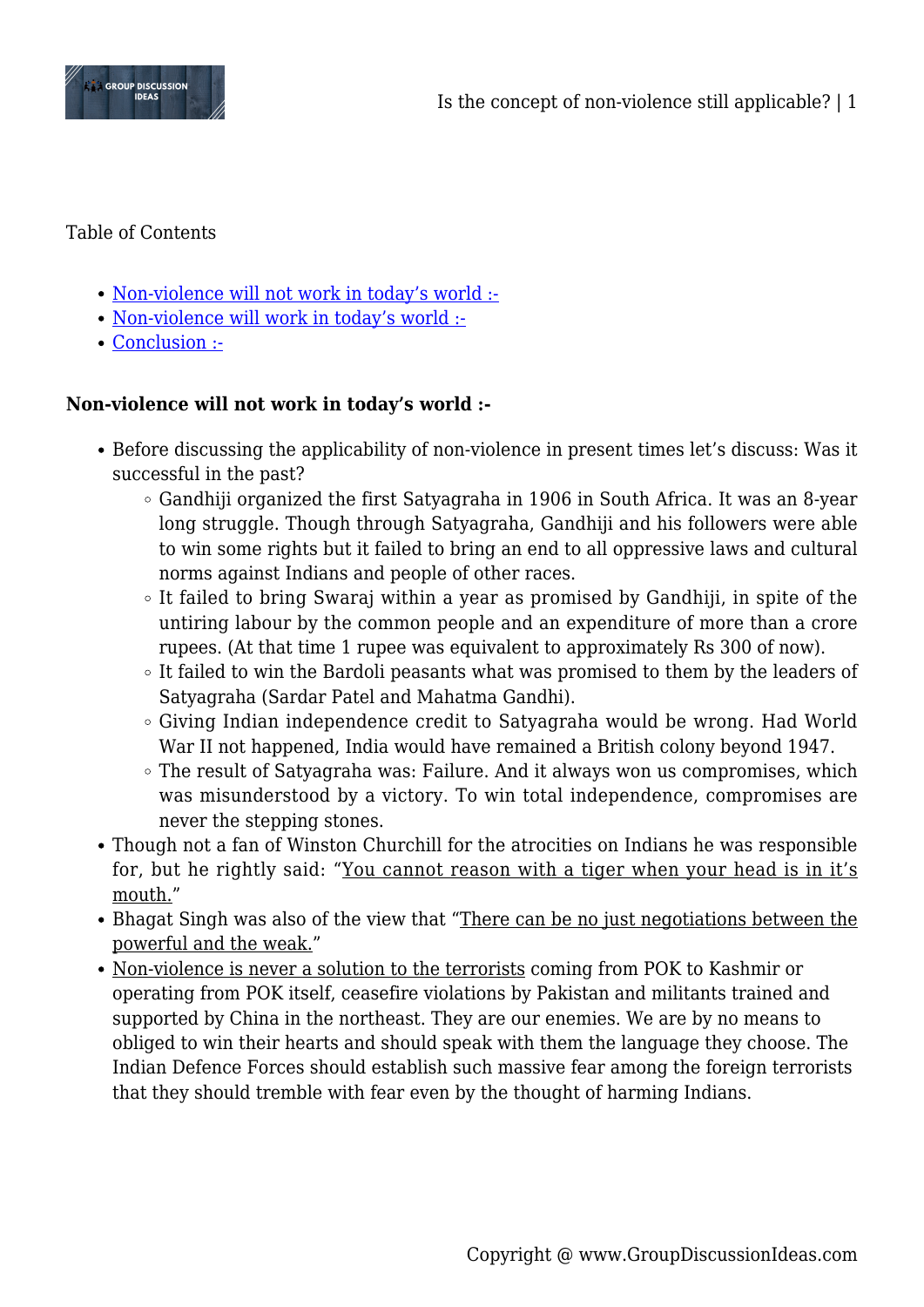

# **Non-violence will work in today's world :-**

But it does not mean that we should resort to violence for all of our problems. The methods should depend according to who are we tackling to.

- Non-violence will be a good solution to the problems of Naxalism and Kashmir. We need to make them feel cared for, as they are our own citizens, they are 'Indians'. The government should emphasise on education and health care facilities in these areas rather than increasing the number of security personnel. One cannot win their hearts by animosity and curbing their voices with the power of arms.
- International community is working towards solving issues among countries through dialogue and is trying hard to prevent violence. Because of the emphasis on nonviolence, we haven't witnessed third world war yet.
- Through non-violence, we can bring change in criminals too. By making prisons as reformative centers and bringing change in them through peaceful ways can make our society a better place to live in. Tihar central jail proved it.
- Gandhiji's quote 'An eye for an eye will make the whole world blind' reminds us the importance of non-violence irrespective of the times we live in.

### **Conclusion :-**

Whether to go with violence or non-violence depends on the problem/enemy we face. If we are concerned about the person in front of us and we want to establish a truce and live together, non-violence is the way to choose. But if it is the opposite and we want to get rid of an establishment, an armed movement is what is required.

[crowdsignal poll=10304970]

### **Your Turn…**

Do you think the concept of non-violence is still applicable? Express your thoughts in the comment section below. And subscribe to our blog to read answers to trending GD topics.

*Photo by [Steve Johnson](https://www.pexels.com/@steve?utm_content=attributionCopyText&utm_medium=referral&utm_source=pexels) from [Pexels](https://www.pexels.com/photo/candle-burning-1007767/?utm_content=attributionCopyText&utm_medium=referral&utm_source=pexels)*